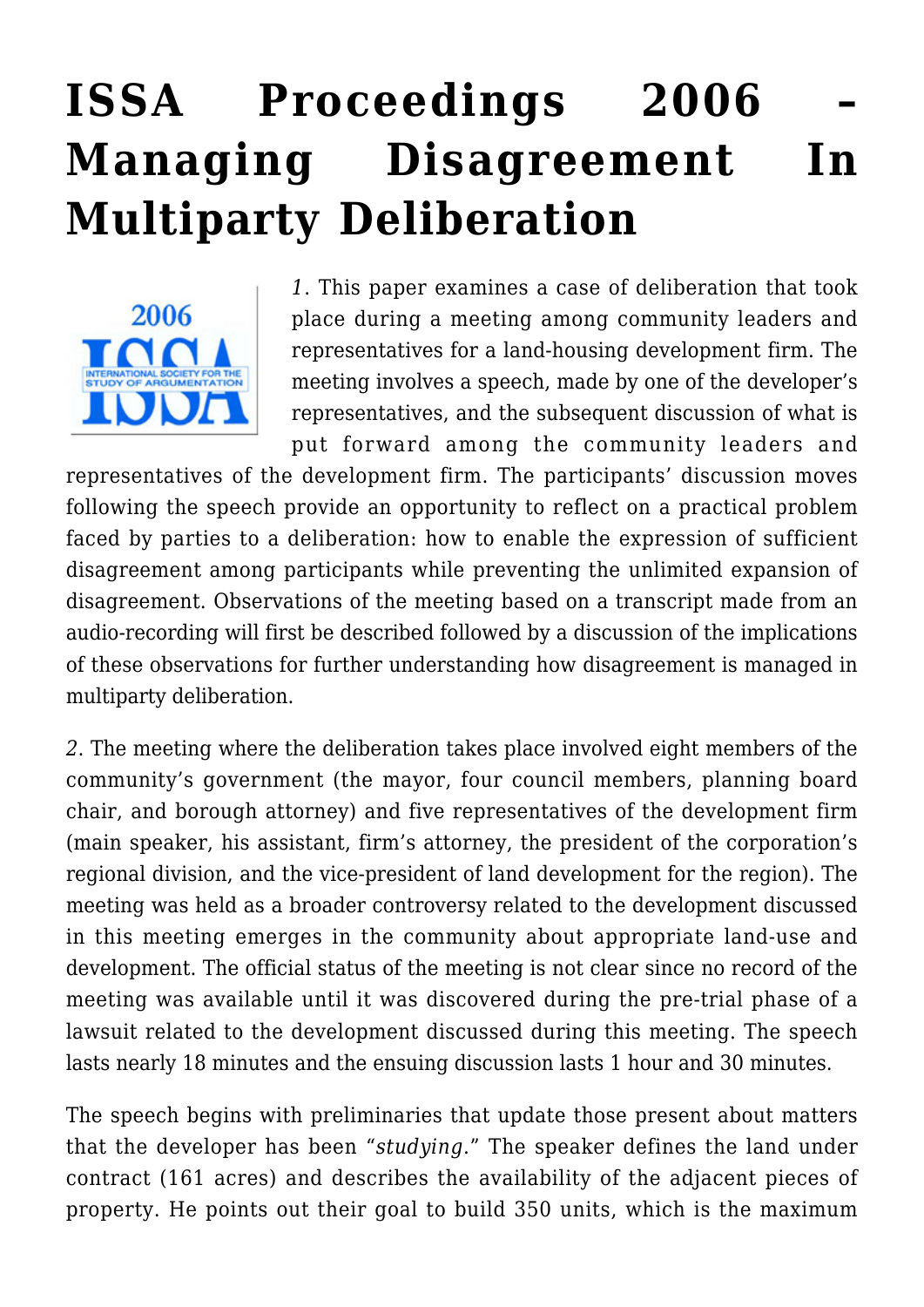allowed by the Borough's ordinance, as a senior lifestyle community with recreational amenities. He also points out that there are several "*outside forces in flux*" including the determination of the protected wetland boundaries on the property and the borough's ordinances. He then previews the main points of the presentation as real estate taxes, infrastructure costs, and ordinances. He defines these as "*three kinds of global issues*" on which the developer "*needs some feedback*." The speaker then makes a prediction that the borough residents will realize a "*25-42 percent*" real estate tax decrease depending on how many units can be developed and how the project is put together. The speaker puts forward a theory of how to make the project successful and thus attain that tax benefit for the whole community.

The presentation is a quasi problem-solution arrangement that can be summarized as follows: The developer projects that 300 units sold is the point of economic viability for the project and that 350 units sold is preferred. The development's success depends on the way it is marketed and priced. The key barrier to marketing is that the development can not have certain desirable amenities such as a golf course due to the limited availability of land. The proposed solution is to market the development based on the charm of the surrounding community and other recreational amenities such as tennis courts and swimming pools. The key barriers to pricing – the effective cost to each individual buyer – are the cost of building the development, the real estate taxes levied by the community, and the fee for connecting each unit in the development to the community's water and sewer infrastructure. The cost of the development is dependent on how many units can be built.

The developer puts forward two solutions for controlling the effective purchase price of a unit in the development. The first is a payment in lieu of taxes program (PiLT). This program is aimed at equalizing the real estate taxes paid by unit buyers so that the early buyers pay the same real estate taxes as the later buyers. The second solution involves the community waiving the connection fee for each unit sold and, in return, the developer will make improvements to the existing water and sewer infrastructure. Connection fees are the cost of hooking up the units in the development to the community's water and sewer infrastructure. It is a way to make new home owners share in the past costs of building and maintaining infrastructure. The final barrier to the project lies in some problems the developer has with the current landscape, historical, and zoning ordinances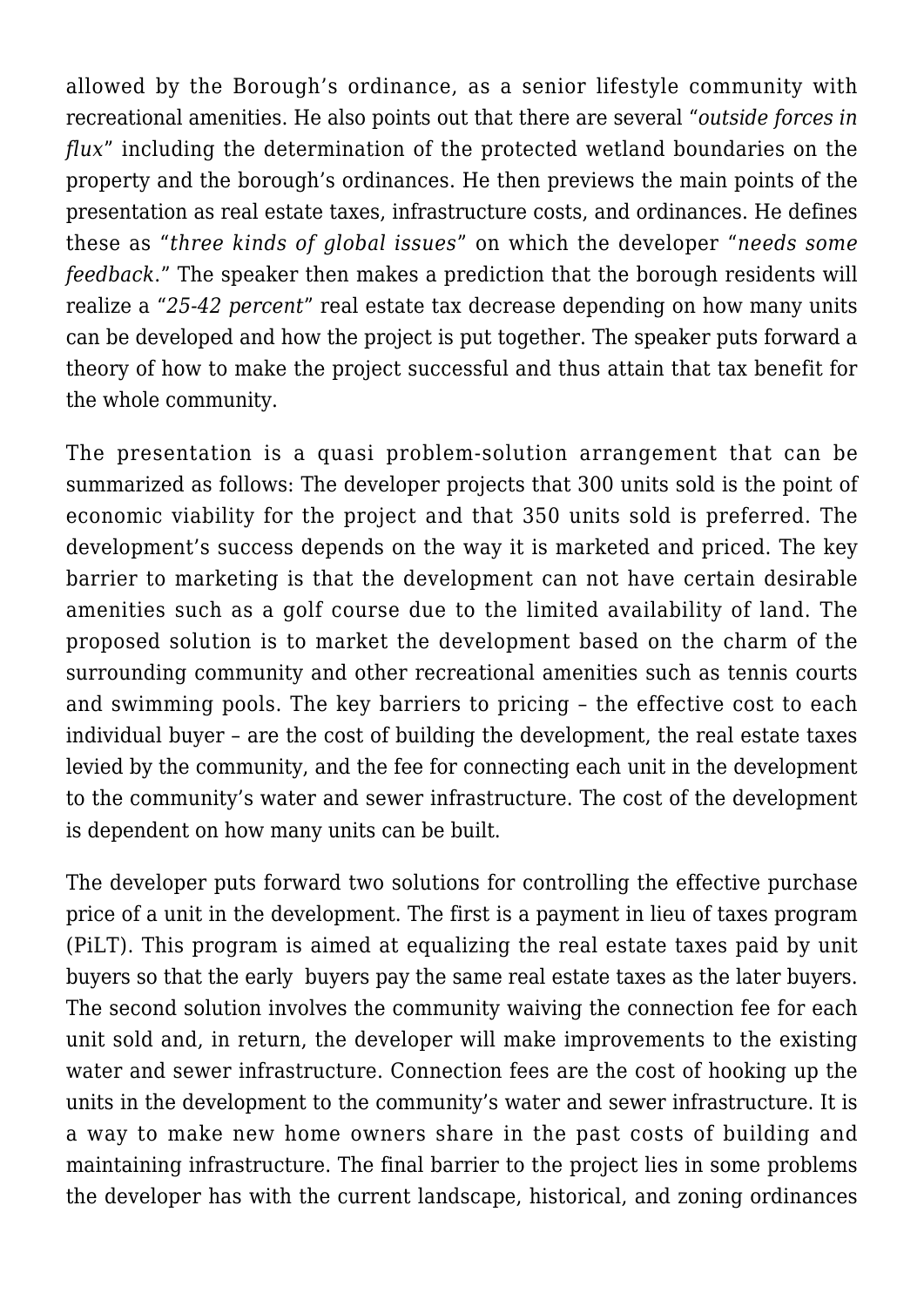for which the developer suggests changes.

*2.1.* The discussion following the speech was analyzed by examining how aspects of the speech were made part of the ensuing discussion. The moves made by the community members were the moves that directly address something said or implied in the making of the speech and then making that aspect of the speech part of the discussion that follows the speech. Not every thing said or turn taken in the discussion counted as a move. Of all the contributions made during the 90 minutes of discussion, 42 were considered to be moves made on the speech. These moves raised doubts and disagreements by calling out, addressing, or attacking key parts of the speech. As seen in Table 1, different parts of the speech were made part of the discussion with varying frequency. The infrastructure/connection fee aspect of the speech receives the most attention in the discussion while the number of units, the PiLT program, and the overall proposal draw the participants' attention.

| Aspects of the Opening    | Number of     |
|---------------------------|---------------|
| Speech                    | Moves made on |
|                           | Aspect of     |
|                           | Opening       |
|                           | Speech        |
| Infrastructure/Connection | 14            |
| Fees                      |               |
| Number of Units,          | 7             |
| Wetland Buffer            |               |
| PiLT Program              | 7             |
| Proposal                  | 6             |
| Taxes                     | 4             |
| Zoning / Ordinances       | 4             |
| Total                     | 42            |

Table 1: Opening Speech Topics x Moves on Speech

*2.2* The moves on the opening speech open up sub-dialogues, as they will be called here, within the broader discussion that expands upon the doubt or disagreement expressed by the participant's move on the opening speech (this is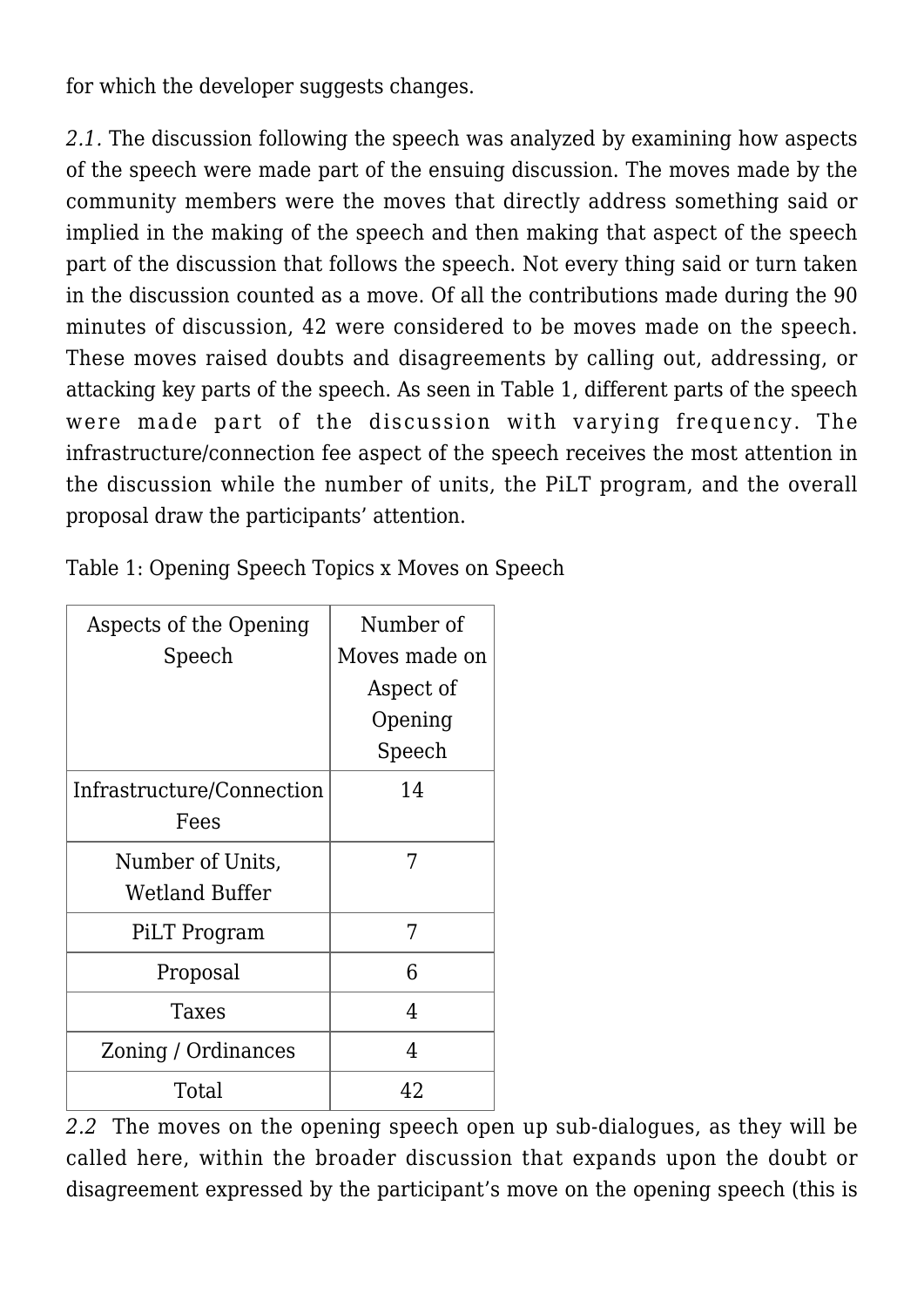similar to the distinction made by van Eemeren, Grootendorst, and Snoeck Henkemans (2002). The sub-dialogues can be further characterized in terms of how the initiating doubt and disagreement are developed over subsequent contributions. The initiating move of the sub-dialogue is either developed primarily by one participant over a series of turns or by multiple participants over a series of turns (this is similar to van Eemeren and Grootendorst's (1992) concepts of mixed and non-mixed disputes). These characterizations of subdialogues highlight some forms of disagreement expansion that occur through the mutual contributions of one or more participants.

The main feature of the sub-dialogues is that in making contributions other possibilities for doubts and disagreements are exposed that open up alternative directions to be pursued through the interaction. For instance, in example 1:17.1, the mayor (A) develops his point over a series of turns to show that he apparently disagrees with some aspects of the PiLT program that the developers have introduced as a means to control the Borough's use of revenues gained from the development. In making this point, however, the mayor stops and shifts to another point.

Example 1:17

A: .hh okay. I a-ho-I hope that you are that-that (.) the body that you speaking to right now .hh is responsible for only about twenty-five thousand of the taxes.

(1.4)

B: Right.

A: All right ahh this-and I know that everybody on this council uh has a very firm commitment to holding the line against costs and ensuring that there is the maximum tax benefit uhh out of any project that comes along. However that being said we can't speak (0.8) for the school board

B: Right

A: an-and we wouldn't even attempt to uhm. .hhuh p. We ya-know-tha-thatthey're going to do what they're going to do,.hh uh We ya-know-tha-that-they're going to do what they're going to do,.hh uh we would hope that they would hold the lines a-as we would. And since they're all paying the taxes as well .hh but, but your point is well taken that .hh when these tax-a-th-as the assessed evaluation, the assessed evaluation goes up and the tax rate starts to drop .hh there's going to be uh-uh it's gonna be like oh manna from heaven.

B: Right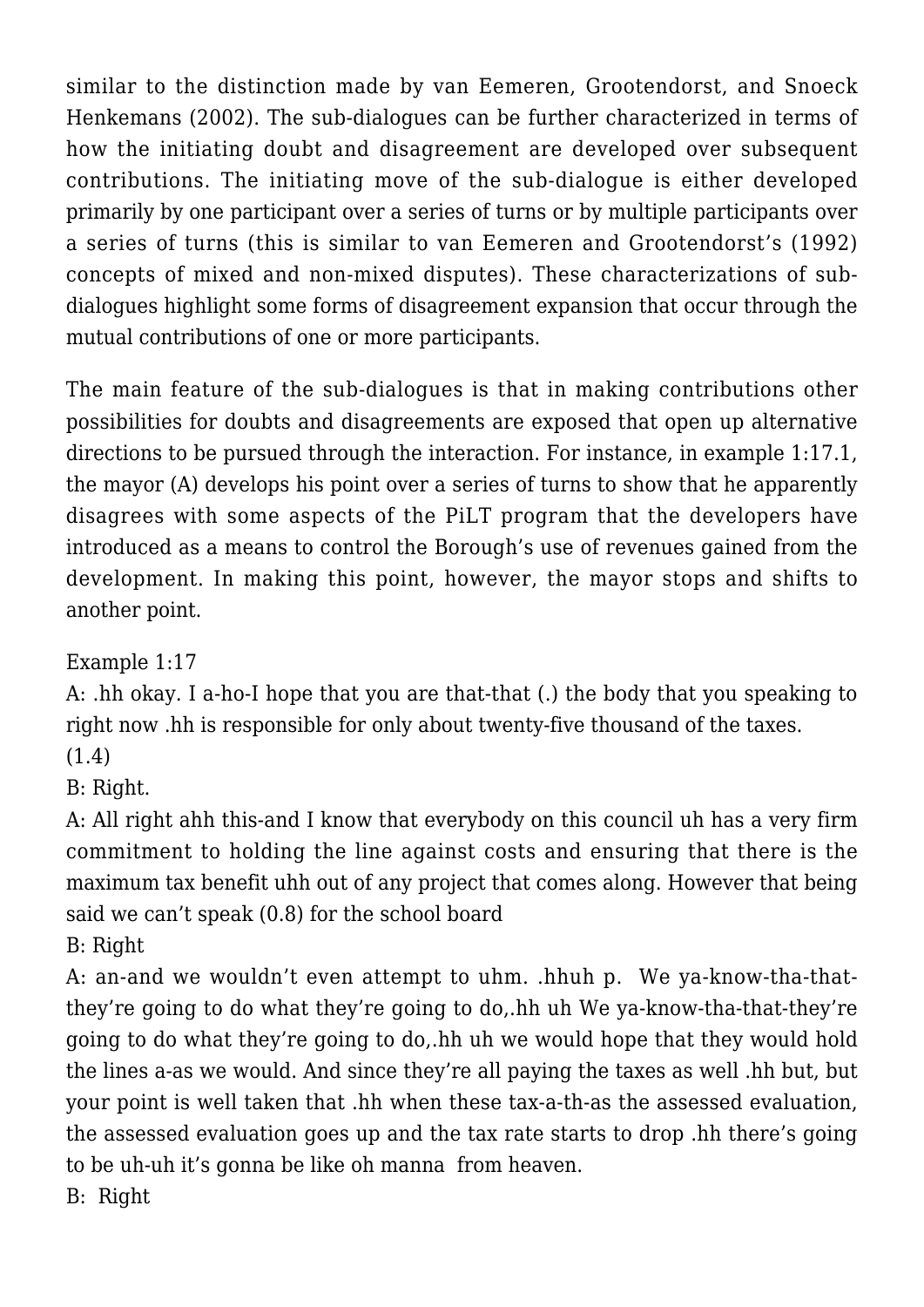The initiating move is not taken up by B, the developer's spokesperson, who simply lets A make his point. The move by A calls into discussion the PiLT program as an effective control mechanism over how the borough uses its new revenues from the development. Over the course of his contributions A appears to back off of his opening criticism about the lack of borough council control and then shifts to an emphasis on the potential revenue for the borough. It may be that A recognizes how his point of disagreement can not be sustained in the situation because it does not cleanly refute any of what has been argued in the opening speech. This example illustrates how a contribution actually opens up further questions and doubts.

By contrast, example 1:37 illustrates how doubt is introduced and developed over a series of turns by more than one participant. In particular, Example 1:37 illustrates how an initiating move creates further opportunity for doubt to be collaboratively developed and new directions for the interaction to open up.

## Example 1:37

A: I-I I just a. Just as a point of information, I'm sure you're aware that you're dealing with two different water sheds here. .hh Uh, the exceptional, que- it may well be that the exceptional quality water shed .hh is that area which is west of your proposal, now that would not be it (allright) (ok, I'm???), That dumps into the empty box creek and that's where the endangered species has been observed.=

 $G:$  =Yea but that-that piece of prop, piece of  $(0.8)(\text{cod})$  cotton head waters up on top there is a real nice piece of wetland..

A: =I understand, that's the head waters a' the Rocky Brook which feeds in to the little stone river.

G: have had your uh your environmental work done now for how. Uh-des. for how long now?

B: What we've-what we've done is we have gone to the state for a call and absent/present determination. Um (1.8) and the state has come back and said that, (.) we have documented cases of endangered species in the area, they can't site a specific species on the property but they've said, we're warning you no:w, they're in the area. Uh we have not gone for a formal wetland delineation although we have-we have gone out and and delineated the extent of the wetlands. Uhm: all through here, and all through here. We kind of stopped when we got to the power lines. (.) So we believe we believe that the wetland line is accurate. Umm we, still have title issues to resolve as to where everybody's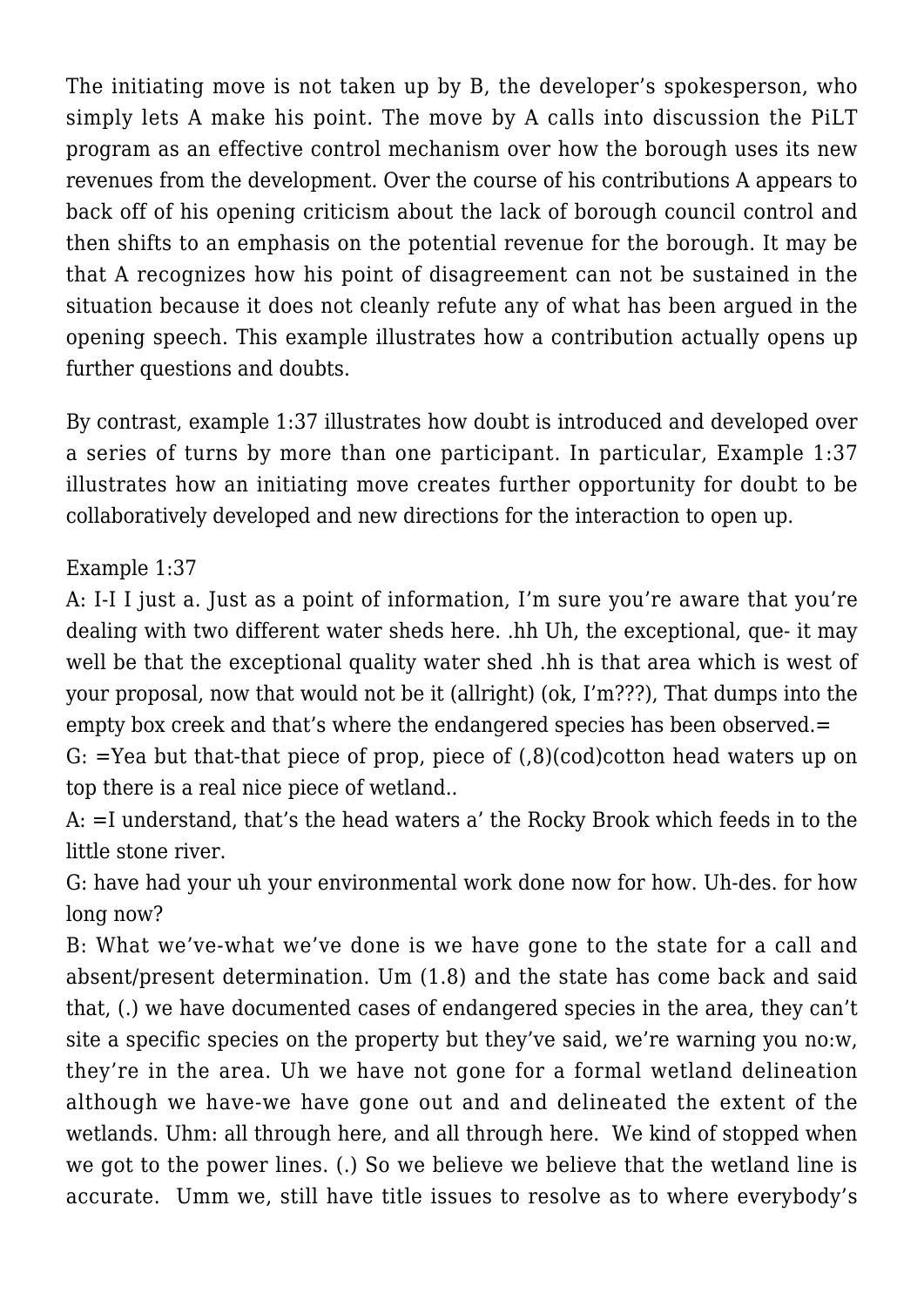property line is and then create a-a final survey before we can actually submit a formal application to the DEP.

J: Have you done in-independently of the (estimate) DEP, for umm: your LOI, you've done any environmental work to B: Yes

 $\ddot{\text{I}}$ : let you know what you think Is out there? =

B: =Yes our environmentalist has come back and said, you-There may be some habitat that's suitable, umm suitable habitat doesn't mean the species exists. (.) Y'know, you can put some French fries in a parking lot and a condor will swoop down and-and eat them. .hh That doesn't make it suitable habitat. uh so, (0.7) while they've said there appears to be suitable habitat in the area, it doesn't mean that that the species is actually there.

(1.8)

A: I'm just-the mpoint that I'm making is that the species, one endangered species has been identified in the uh empty box creak .hh area which is the west

B: That's a creek shed.

A: water shed, yes right right. They we do not have any documented sightings, for the Rocky Brook area.

B: Okay

A: To the best of my knowledge

B: Okay

In this example the mayor (A) raises what he calls a point of information about wetlands. The move calls out the part of the opening speech where the representative for the developer acknowledges that the delineation of the wetland buffer will have a dramatic effect on the number of units that can be built. The mayor's point is picked up by another council member (G) who asks a related question to the developer. The representative (B) answers the question only to be further questioned by the borough attorney (J) and then finally the mayor reiterates his point. The participants do not appear to be concerned so much about the wetlands and the relationship to special habitats but seem more oriented toward the effect the wetland boundary delineation will have on the project. Calling out the wetland buffer for discussion raises doubts about the developer's ability to make the development happen.

In the discussion, there were 14 sub-dialogues characterized by disagreements developed through an exchange among participants and 18 sub-dialogues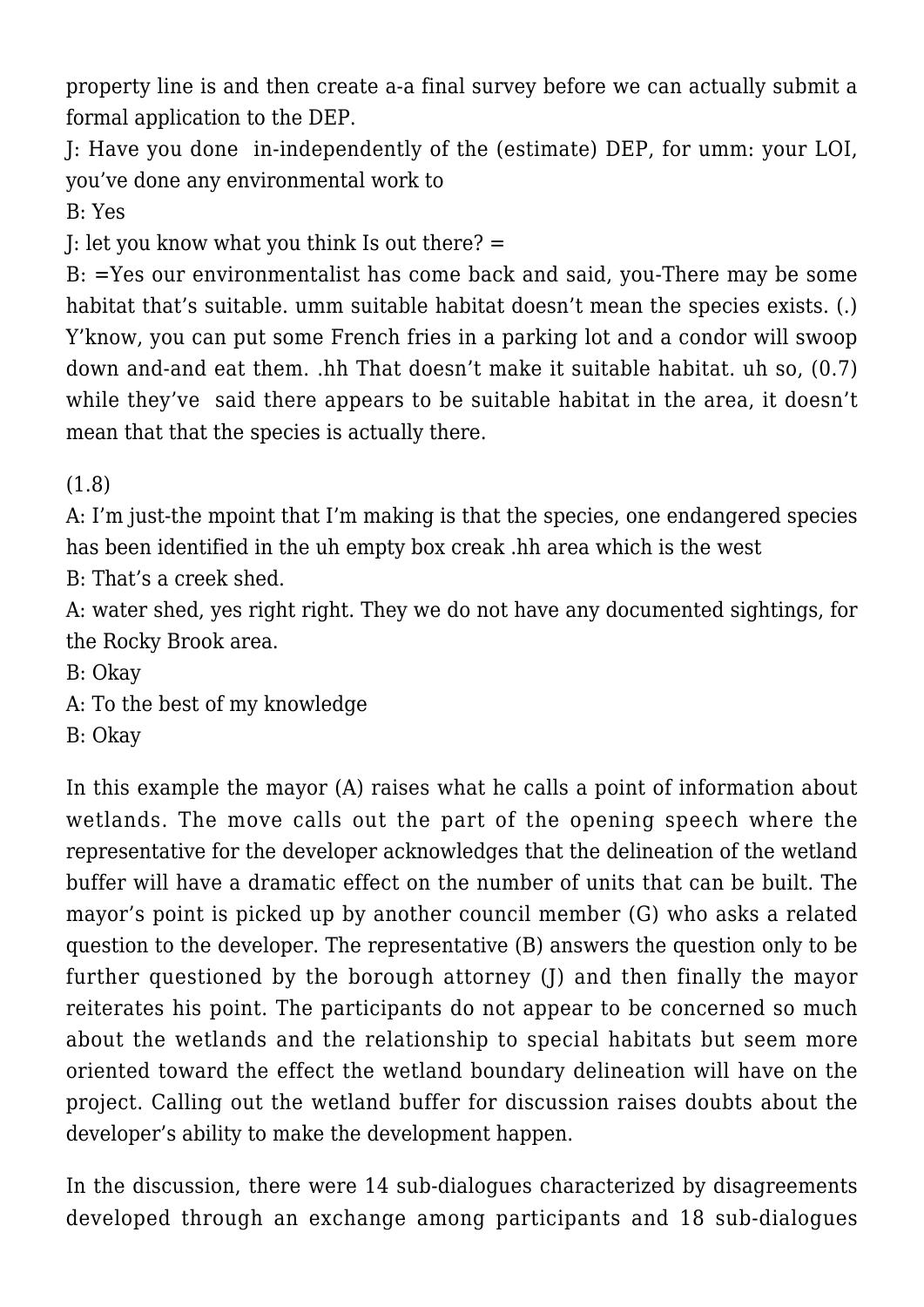characterized by doubts developed through an exchange by participants. Not all moves were taken up in sub-dialogues as 6 disagreements were developed as an individual's point over a series of turns and 4 doubts were developed by an individual over a series of turns. Of the 42 moves made on the speech (see Table 1), 32 were sub-dialogues and 10 were individual expansions.

The sub-dialogues were strung together during long stretches of the meeting that actually formed coherent sets of threads where the participants carried out a sustained development of doubt and disagreement on two topics of speech: the PiLT program and the infrastructure/connection fees. The thread on the PiLT was pursued through sub-dialogues oriented toward understanding the program. The infrastructure/connection fees thread was pursued through sub-dialogues oriented toward challenging that aspect of the proposal. The pattern of subdialogues represents a kind of collective choice about what merits discussion and how it is to be discussed.

These observations about the moves made on the opening speech illustrate how participants' moves open up opportunities and directions for the interaction. Given the various ways that disagreement can be expanded, the next section turns to the question of how the expression of doubt and disagreement space was managed.

*3.* While the participants take issue with many important features of the plan, such as the PiLT program and the infrastructure changes, the expression of disagreement does not escalate beyond the control of the participants. Three ways that the participants collectively manage the expansion of disagreement are found in the participants' use of standard ways of reasoning about proposals, the way participants frame the meeting event, and in the way participants frame the activity of proposing. The first relates to the uses of disagreement to shape what the proposed course of action becomes while the other two relate more to shaping the form of interactivity among the participants in deliberation.

*3.1.* The moves that participants make in the discussion following the speech initiate sub-dialogues that raise doubts or put forward disagreements with various aspects of the plan described in the speech. One reason the discussion of the speech does not escalate is that the parties orient toward the speech as a proposal and organize their evaluations and assessments as such. In a prior analysis of the opening speech, Aakhus (2005) found that the opening speech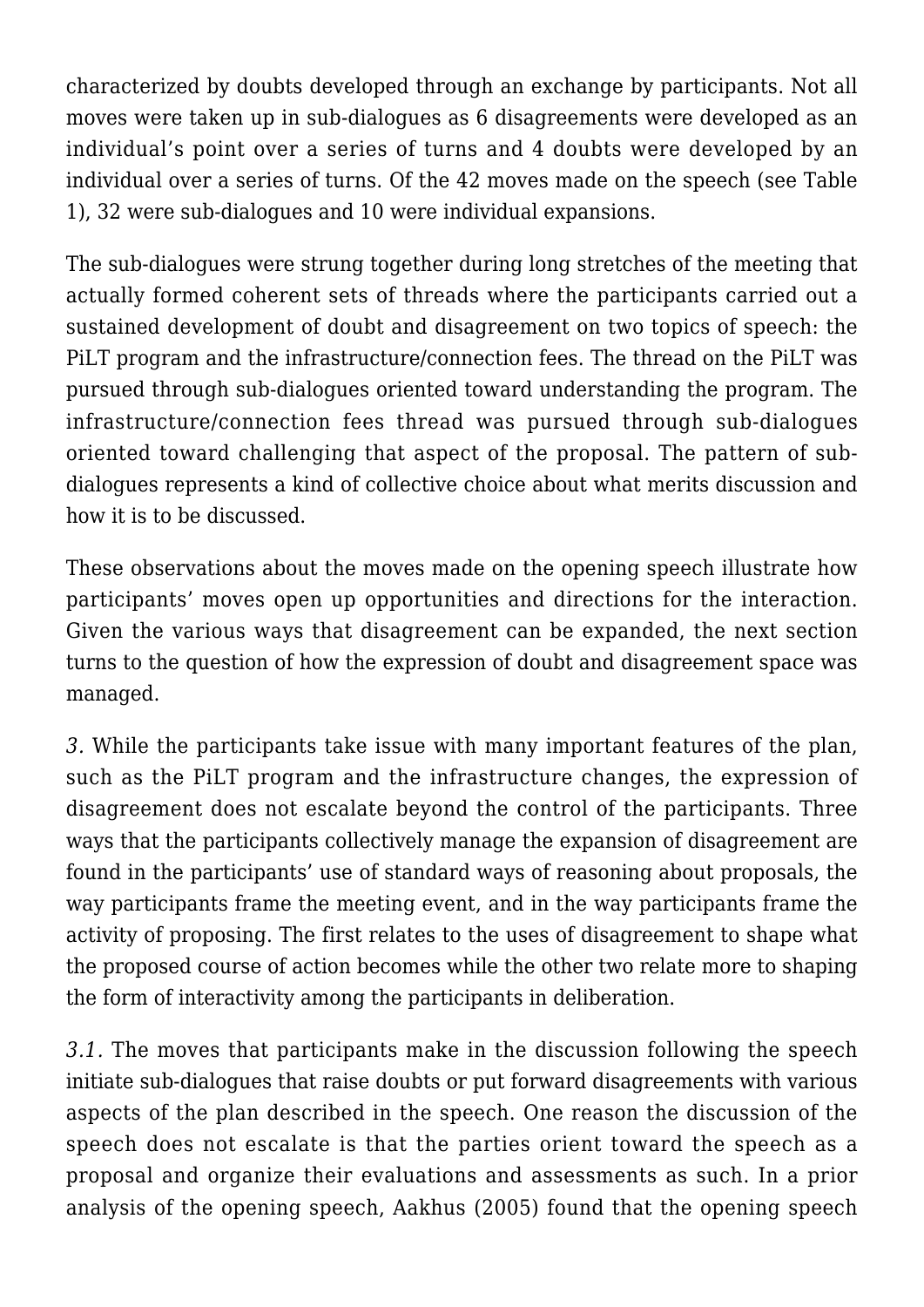displayed characteristics of the speech act of proposing. The overall organization of the speech and the appeals made had the following characteristics: (1) the speech focused on a future act (A) of both a proposer (P) and a recipient (R), (2) the speech was an attempt to enlist the recipients in mutually bringing about A, (3) the speech revealed that P believes A will mutually benefit R and P or at least that if it benefits P it will leave R no worse off, (4) the speaker argued that R and P are able to contribute to the accomplishment of A, (5) the speaker argued that it is not obvious to both P and R that either P or R can do A of their own accord in the normal course of events, and (6) the speaker argued that A will leave neither P nor R worse off than not doing A.

These same six lines of reasoning come into play in the discussion following the speech when the community members express doubt and disagreement with the speech. For instance, this can be seen excerpt 1:26.1 below, where the borough council member calls out the connection fee waiver as a problem.

## Example 1:26.1

C: I can see possibly a thirty percent reduction .hh or a reduction in your hook up fees down to the extent of-of that so it would it-it would lessen possibly what you're putting out for infrastructure(.) but it would be>defendable by<saying, look the borough doesn't need to uh reach into its pockets for anything but, I,-I-I have a hard time getting behind supporting umm waiving the fee completely or-or reducing it beyond (1.8) a defensible position. It-may-ma-just get beyond something, that wouldn't even 'if we make make us not have to spend.'

C's move offers an alternative position that he considers more defensible. He is saying that the borough should not have to pay for improvements the development needs to exist. The move plays off the sense that in proposing, the future action should leave neither party worse off than not doing the action. That is, a full waiver does not leave the borough better off and is thus not a defensible course of action whereas a reduced waiver might be.

In example, 1:30.1, the mayor (A) attacks the developer's premise about what needs to be repaired and whether the community needs to make any further contribution to infrastructure repair in order for the development to be built.

#### Example 1:30.1

A: But le-le-lemme let me give you the true scenario here, and that is the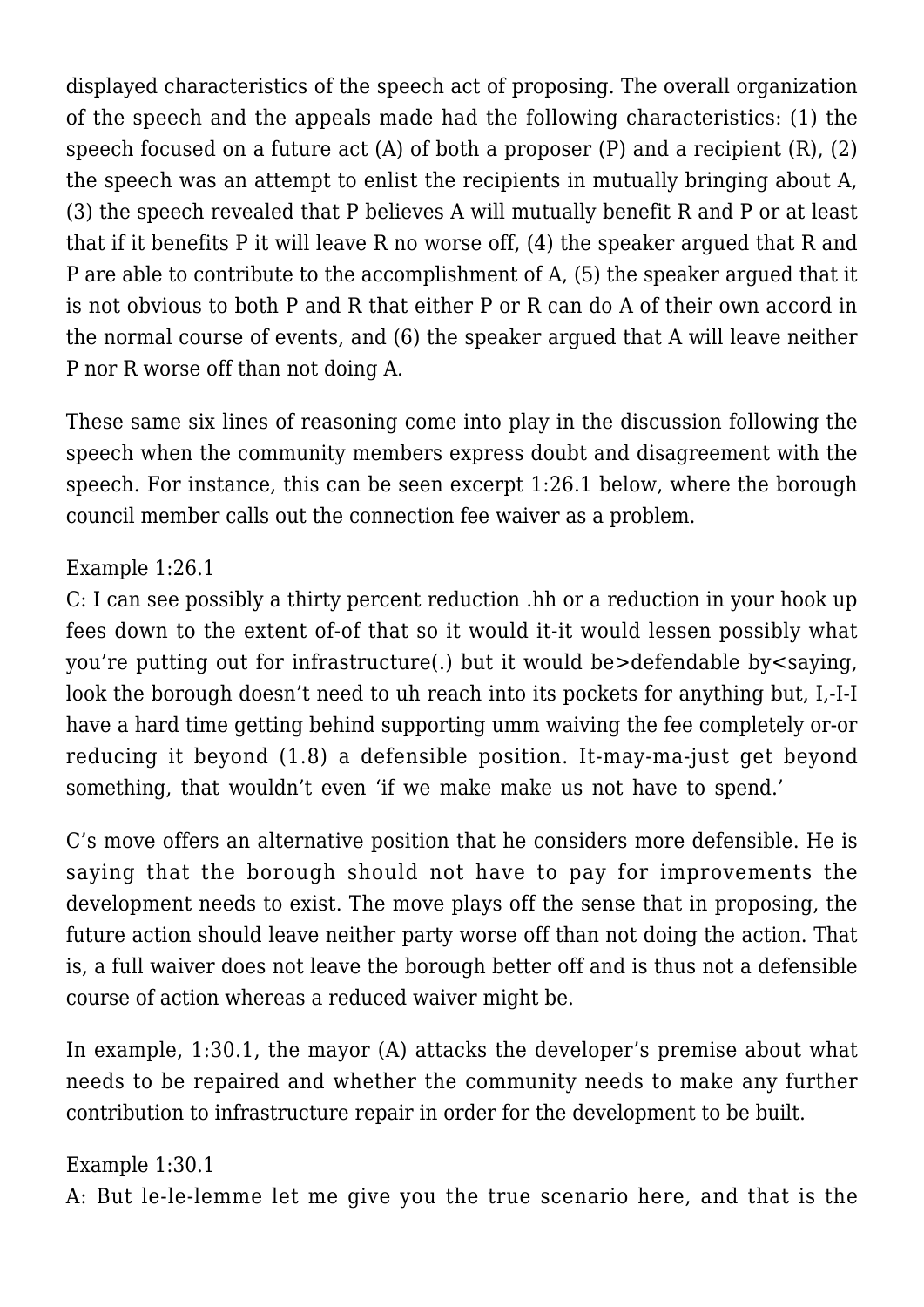residents of this this community have paid .hh(uh) substantial money to improve a sewer plant that can handle twice the population of our community. You do not need to improve that sewer plant in order to add your houses to it, however, (0.2) .pt you may need to (.) do some INI reduction to keep us within our permitted flows, .hh which is not a capacity issue, .hh that is-that is a it's -it's a it it's another issue regarding the way that the DEP does their assessment of-of of I mean the measuring of the effectiveness of the plant, uh the other side of that is, that it may be feasible, I'm not sure how how feasible, that the permitted flows of the plant may be increased due to a doubling of the size of the community so-so therefore y'know the uhh, the .pt point about having to add capacity of the plant I don't think is a valid one.

A's move makes it appear that the developer is asking for something that has already been done. This move is built around the condition of proposing, which is that both parties are able to contribute to the accomplishment of the proposed action.

It should be pointed out that in describing the actions of the participants through felicity conditions for proposing (Aakhus, 2005), the participants are not taken to be following conventional rules but instead taken to be engaged in practical reasoning about what has been said. The parties are attending to the unfolding discourse of the event, the context of practical activity in which they are involved, and the broader social context in which they are situated. Felicity conditions reveal standard lines of reasoning about the practical problems people face in figuring out what to say and how to say it in attempts to accomplish their goals and implement their plans (Jackson & Jacobs, 1981; Jacobs and Jackson, 1989; and Kline, 1979). What is evident in the present case is that these standard lines of reasoning are used in producing doubts and disagreements about the speech and that the participants' orientation toward the speech as an act of proposing reflects their collective management of the expression of disagreement. The focus on the speech as a proposal, contributes to what the proposal will become, and keeps the expression of disagreement from escalating.

*3.2.* Framing the activity is another way that disagreement was managed. This has less to do with the making of arguments and more to do with shaping or influencing the interactivity of the participants. Even though it is clear from references in the transcript that the developer had been taking actions to bring about a development and that the developer had met with borough leaders on at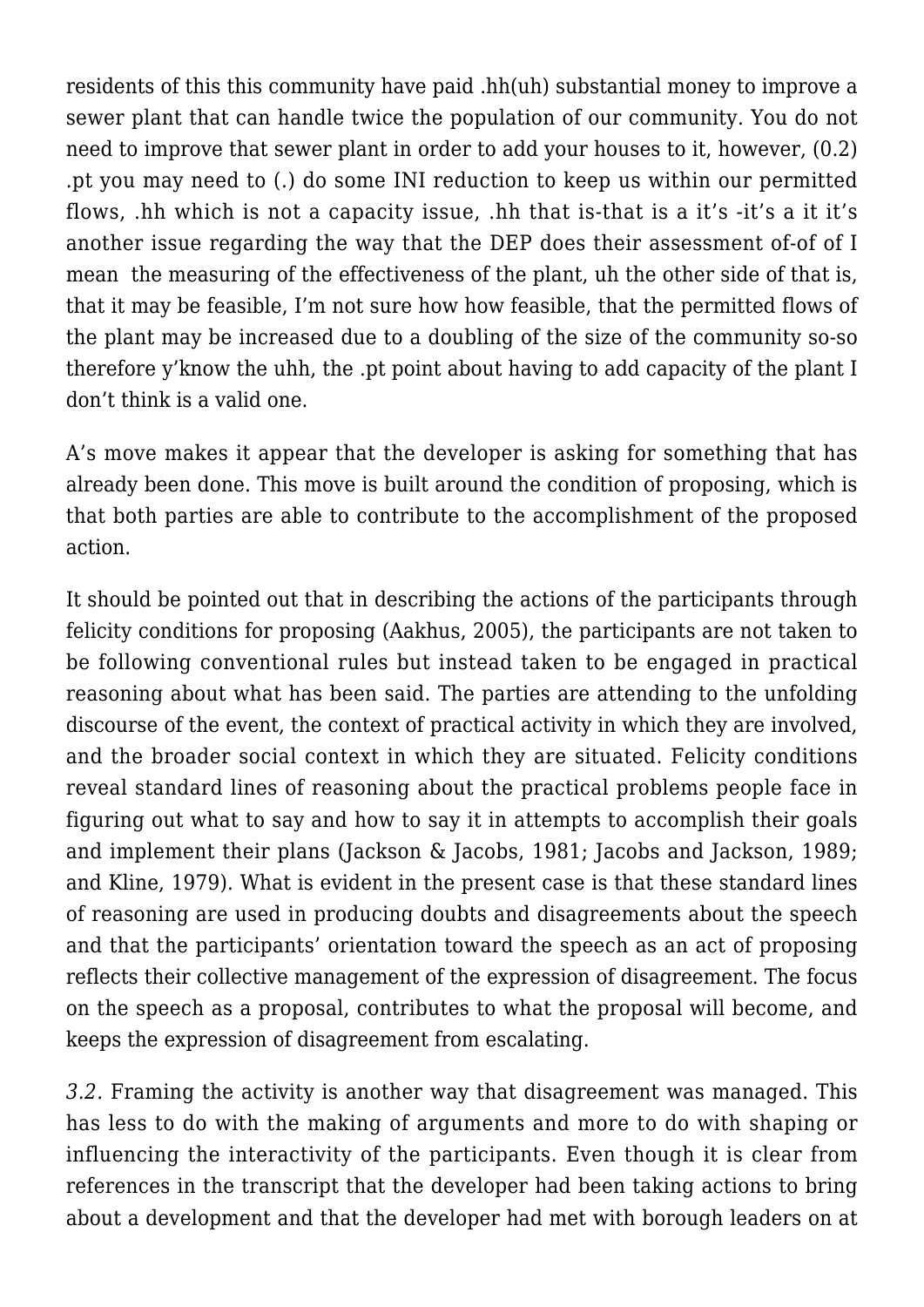least one occasion before the present meeting, neither the opening speech nor the event is officially framed as a proposal by the community leaders. This was consequential for managing disagreement in this deliberation.

An obligation for the developer to make a proposal was not established at the beginning of the meeting. In example 1:1 the mayor (A) describes the occasion and purpose of the speech.

Example 1:1

A: Uh Good evening gentlemen.

Audience: Good evening good evening

A: Uh this is a (.) uh a committee meeting (.) .hh of the council (.) um (.) and uh (.) it's not really a formal meeting that we take action on or anything like that but it's from my understanding that you wish to .hh make a presentation .hh to the council and we appreciate you being here .hh Uh we have our chairman of our (.hh) uh planning board as well here .hh to (.) uh listen to what you have to say and uh .hh might as well just (.) uh unless the council has anything that they wish to address first (.) .hh uh (.), we'll turn it over to you so you can get in and out and make (.) it (.) as sweet as you can.

This framing sets out a footing for the various participants in the meeting and the obligations for participation. The committee will take no action, the community leaders present are there to "listen," and the developers are there to "present."

About one-third of the way through the meeting after some differences of opinion about the plan had been surfaced, the mayor (A) in excerpt 1:25 draws attention to the reason for gathering:

Example 1:25

A: uh many people in community, uh recognize that y'know wit- our water filtration system, water treatments sy-plant had needs improvements.

B: Right

A: hh t-tday, we do needen more water storage capacity today, um hum right, so uh, tch we-we understand that there is uh we Have some staKe in any improvement

that's [put in]

B: [Right ]

A: place now, the-th extent.hh of that is yet to be determined a'right and uh that's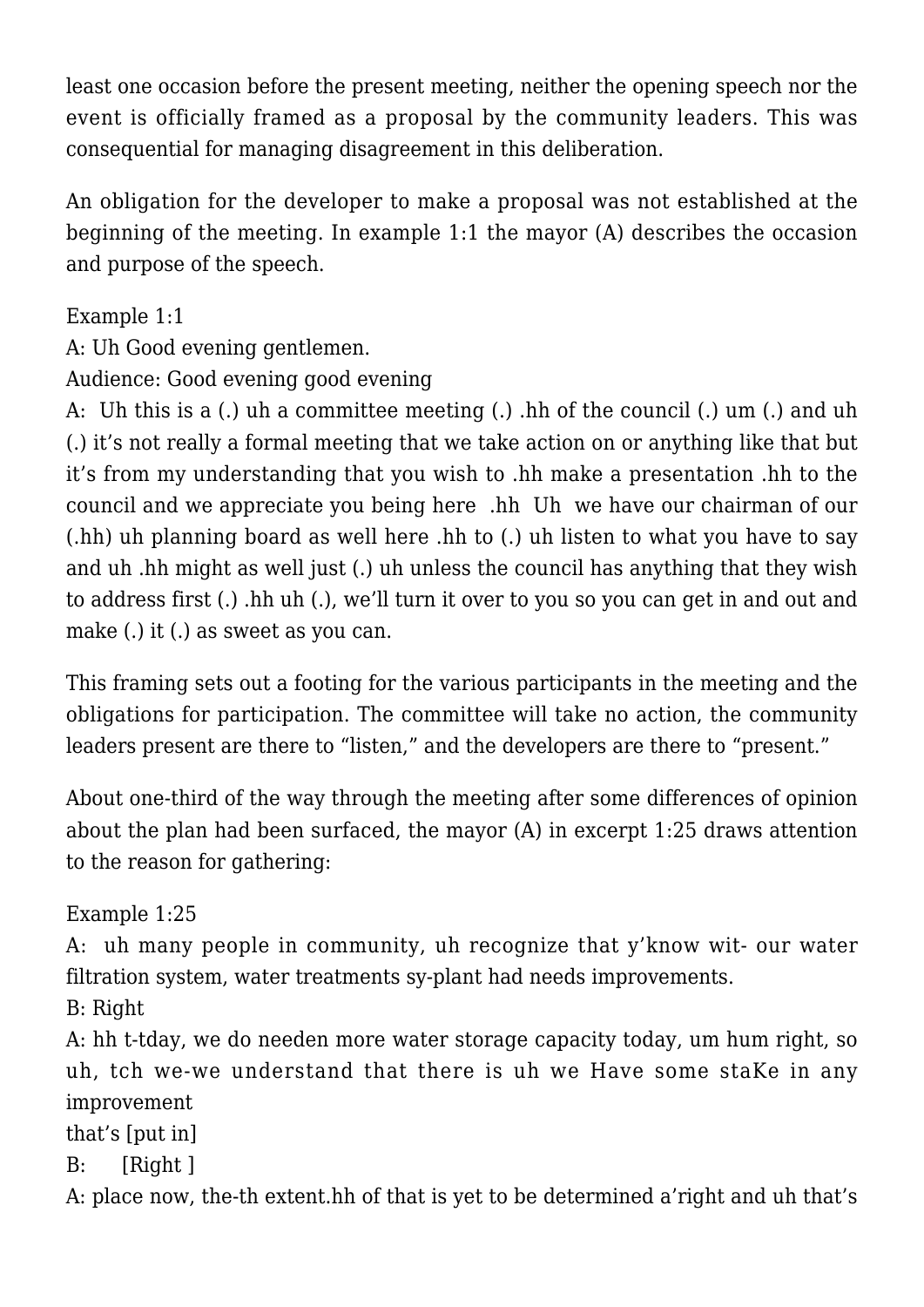one of the reasons why we sit and why we have the dialogues, so that we can, try to y'know find that medium ground if you will, B: Yep .hh \*uhm:

The mayor is making an explicit attempt to shape the possibilities for discussion. In the early part of this move, A acknowledges some points made in the opening speech but not the whole theory presented by the speaker. The mayor points out that "some" not all the people in the community recognize a need for some improvements but not all the improvements identified by the developer. Moreover, the mayor points out that the community has "some stake" in "any improvement" that is "yet to be determined." These qualifications combined with leaving the sewer system improvement off the list define what is possible and what is not. The community leaders are no longer just listening they are engaged in what the proposal is becoming but not yet accepting what is being proposed.

Closer to the meeting's end, in excerpt 1:52.1, the borough's attorney (J) comments on the value of the preceding discussion and points out that some concrete proposals will have to be put forward by the developer. The attorney for the developer (F) responds by describing the developer's view of the gathering.

Example 1:52.1

F: No no, what we wanted to do was have th' discussion first, cause very [honestly] we didn't make a lot of sense to suddenly put together a a pack[age or I: [Right] [mm understood]

F: expect, have you spend our time reviewing the package without some sense about what we wanted to accomplish an, an an an be willing to consider that kind of situation.

Each of these examples, from the beginning, middle, and end of the meeting, illustrates how participants framed the meeting in the flow of the encounter. On one level the community members treat the opening speech as a proposal in the way their moves evaluate and assess the speech but at another level, as seen in the examples in this section, it is never quite clear that the community members are treating the opening speech or the meeting as an event of working out the proposal into a course of action. The framing of the meeting does not draw attention to the opening speech as a formal proposal but to the fact that the parties are engaging with each other over things proposed. This seems a bit ironic but it has an effect on managing the expansion of disagreement. In the current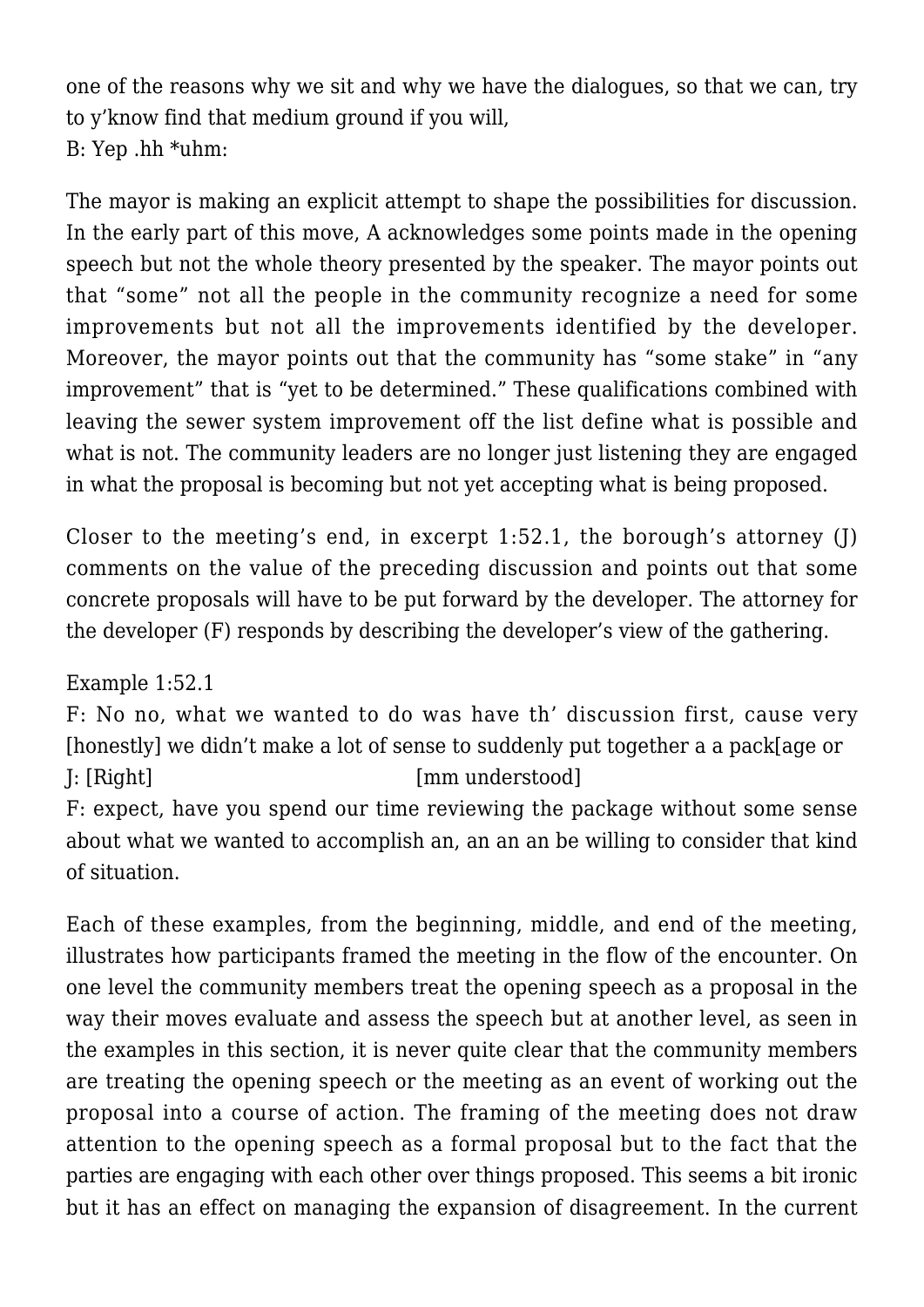situation unresolved disagreements are not as problematic since there is no explicit commitment to the proposal as something that will go forward. The developers are able to get key information about points of impasse without running the risk of the proposal being rejected. The community members are able to hear the proposal without committing themselves to it in any publicly accountable way.

*3.3.* The opening speech is framed as an incomplete proposal by the community members. Indeed, the community members do not refer to the speech or the actions of the developers as a proposal until near the end of the meeting. At that point, the community leader's responses mark the entire opening speech, and the accompanying points made during the discussion, as something less than a full proposal.

In example 1:52, the council member  $(C)$  and the borough attorney  $(I)$  challenge the developer to make a more concrete proposal while acknowledging the value of the discussion.

# Example 1:52

C: (1.5) John what would you suggest, a uh s-some kind of uh proposal as to what the numbers in the PILT program would be and and like the time it would be worked under an' add over, and what the expected end rate would be. (0.4)

J: Well, I think uh y'know George, got to kind of sort of got to the bottom line before, I mean they, they know it's going to work for them economically so, .hh uh I would think it would be incumbent upon them, to come up-to come to us, with the total package, you're basically saying there's like we can only spend so much money we can we can only build so many expenses into this project to make it build able and profitable for us. and we've talked about all number of different factors y'know, the connection fees, .hh the offside improvement contributions, the the-taxes .hh uh, you know what your costs are, y'know so I would say come to us with a proposal, or proposals as to how um you can get to uh, what you're gonna be claiming is going is your bottom line. An'I think you've listened to the council t'night, I mean. I don't think anybody's uh pounded their shoe on the table and (0.2) said we're not willing to uh listen to anything. But-I think I think it's been a good meeting in the sense that you've introduced a lot of the new concepts to us, .hh but I think if we're gonna to move it to the next leve or have th' chance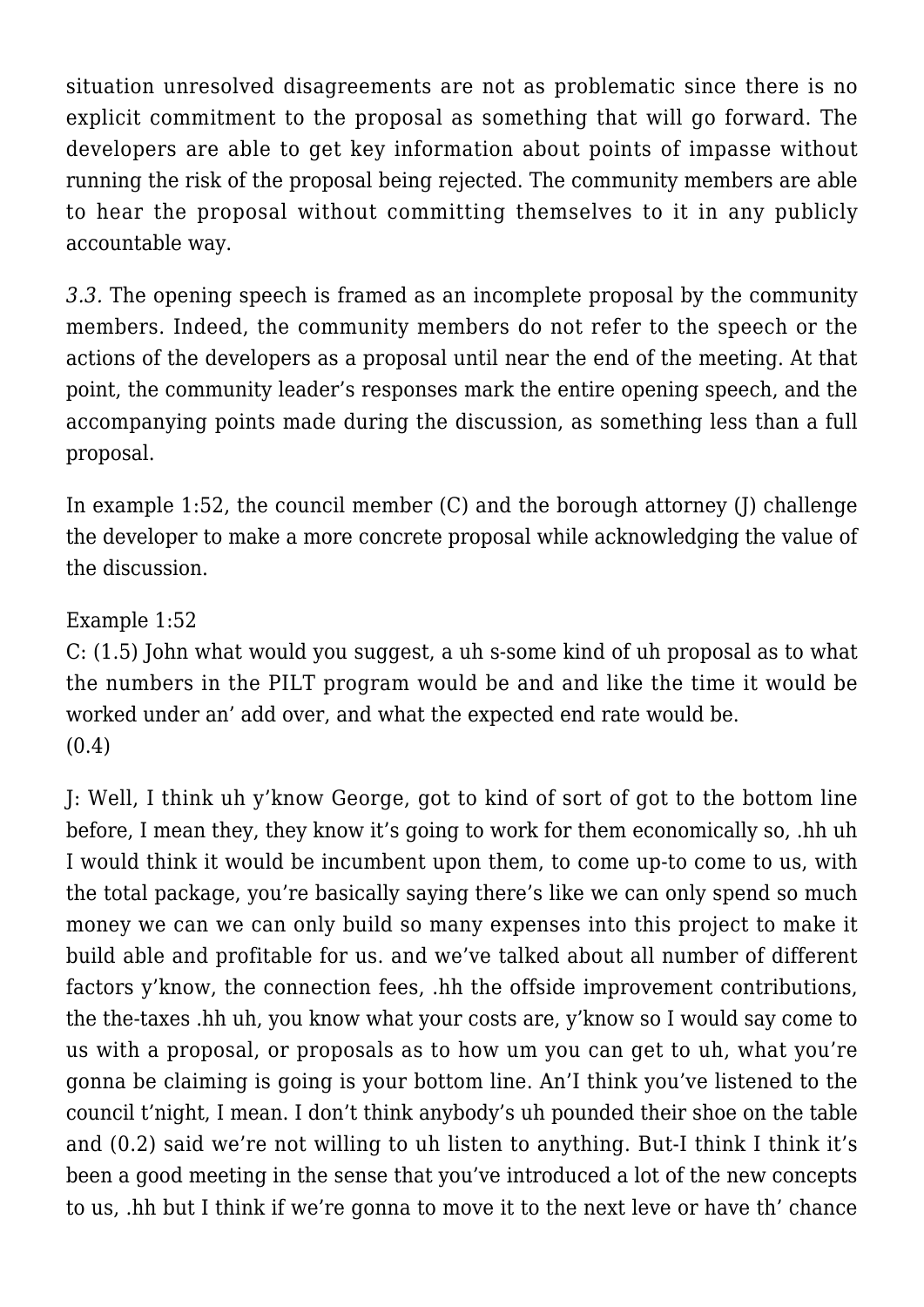of moving it to the next level, we're hafta start seeing some concrete proposals, and uh, (0.2) certainly not going to emmanate from this side.

Man ?: I [don't know] what it's gonna Do.

Man ?:  $[( )]$ 

F: No no, what we wanted to do was have th' discussion first, cause very [honestly] we didn't make a lot of sense to suddenly put together a a pack[age or J: [Right] [mm understood]

F: expect, have you spend our time reviewing the package without some sense about what we wanted to accomplish an, an an [an be willing to] consider

A: [(th' around acceptor)]

J: Sure.

F: that kind of a situation.

J: No, I agree, I think that's what you intend an' I think you made a lot of sense, and I-again, I can't speak for the council, but from my perspective uh .hh as you said uh, I think, uh' the: you did a good job (.) explaining the concepts, and uh you have seen our reaction to them, in the sense of th' questions we have, and (0.2) I think it was a productive uh I think it was a productive step.

This example illustrates how the participants portray the opening speech and the contributions by the development group as achieving something less than a full proposal. The opening speech is described as explanatory and the discussion as informative but not a proposal on which they can reach a conclusion or engage in working out details.

By framing the speech as less than a full proposal, the proposal remains in a state of development and the parties are not obligated to working out the proposal together. This manages their obligations to each other and to others involved in the potential decision-making. In this case, the community leaders keep the proposal in the developer's hands so the community leaders effectively have no proposal to present to the public nor do they have to take any kind of official stand on the matter. Moreover, by framing the speech as less than a full proposal, the doubts and disagreements expressed to this point in the meeting are reframed as opportunities for further discussion or meaningful constraints to be worked with.

*4.* This paper has described some observations about how the possibility for disagreement is expanded and managed by participants in a deliberative meeting.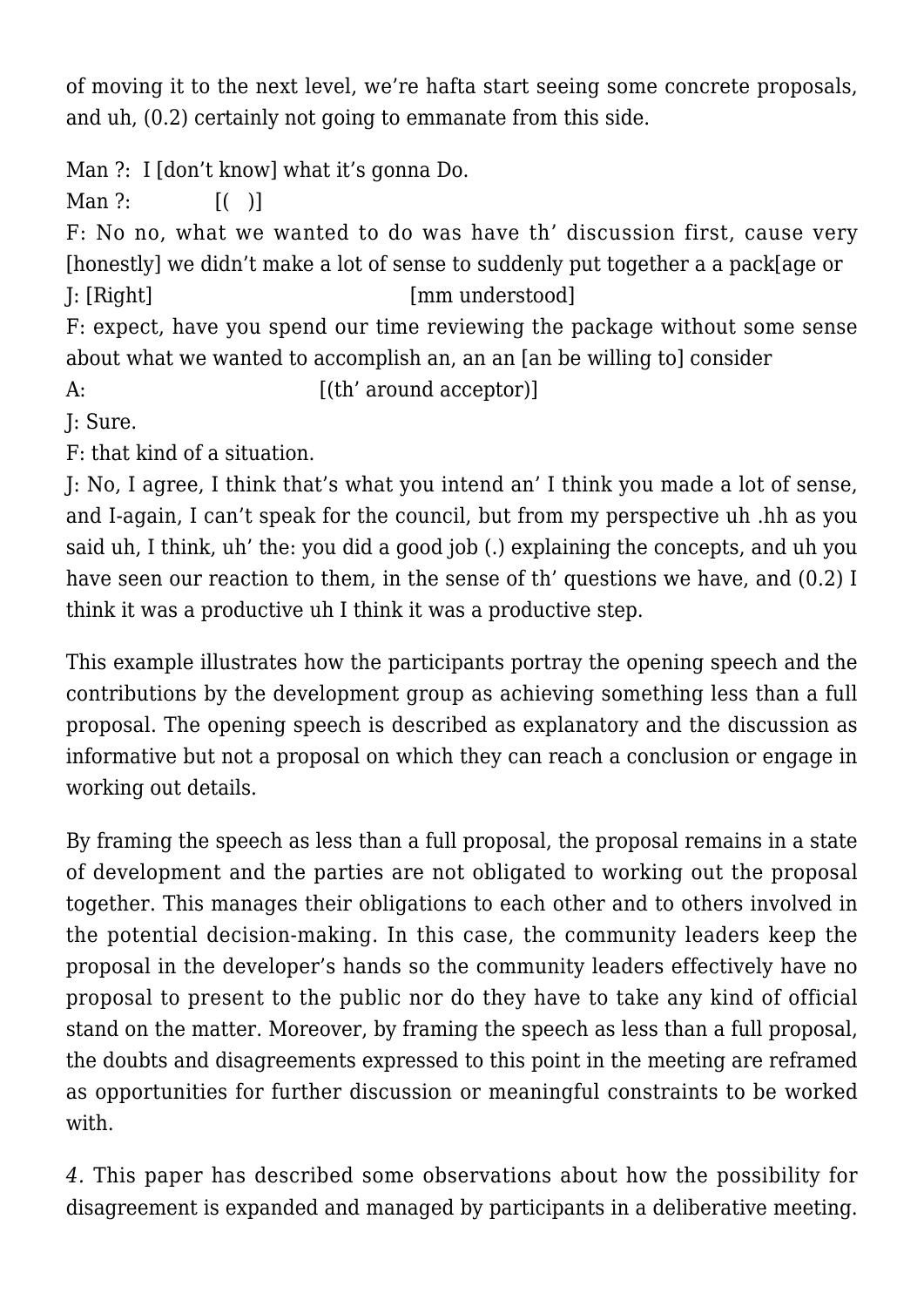Section 2 describes how the possibility for disagreement is expanded through the emergence of sub-dialogues about some aspect of the meeting's opening speech. Three ways that the participants manage the expansion of disagreement are described in Section 3. First, the participants' doubts and disagreements reflect standard lines of reasoning for evaluating a proposal and this appears to keep the argumentation focused on developing what is proposed in the opening speech. Second, the community members do not frame the speech as a proposal or the event as one where a proposal is being worked out. Third, the community members call for further proposal development. The picture that emerges from the preceding analysis is that even though the discussion during the meeting treated the speech as though it was proposing a course of action, the participants at the same time treated the event as something other than the activity of proposing. So, what is going here in terms of how disagreement is managed in this deliberative setting?

Kauffeld (1995; 1999) explains how the circumstances of proposing feature one party that wants a second party to consider something that the second party may otherwise be inclined to regard as not worth considering. Such a circumstance requires that proposals are designed, as Kauffeld points out, to induce participation in a dialectical exchange wherein the speaker has the initial burden of proof but aims to shift that burden to the recipient of the proposal. Thus as the activity of proposing progresses, the recipient's role shifts from one of dismissing or casting doubt to a role where the recipient engages in working out the proposal. Kauffeld thus links the act of proposing to an activity of proposing by outlining a shift in obligations and commitments participants take up in the activity of making, challenging, and defending a proposal.

Following Kauffeld's analysis, what appears to be happening in the deliberation analyzed here is that participants have prevented the shift in obligations and commitments to take place. The community members have retained their role of dismissing or casting doubt while the developers remain in the role of initiating a proposal. This has several practical benefits for the parties as described above. It enables the participants to have disagreements about a policy without generating impasse, it allows for an exchange of information about what may or may not work in the policy setting, and it allows the participants to avoid making any commitments to a course of action while generating a better understanding of a possible course of action.